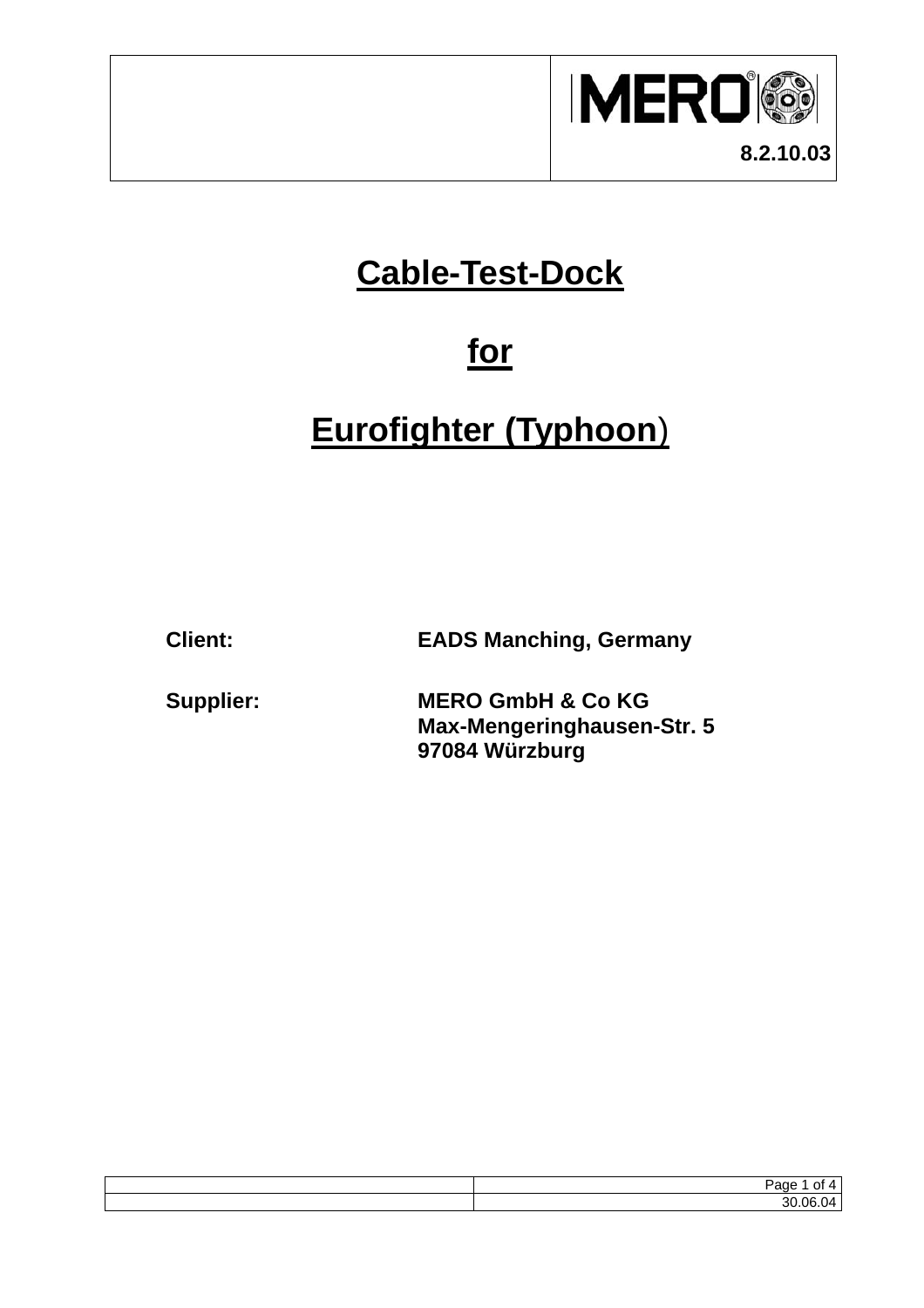

**8.2.10.03**

### **Cable-Test-Dock B30 D 000061**

#### **Function, customer requirement**

The assembly- and test installation of the testing cables is separately performed for each dock side and is connected to 3 switching consoles each. A light-signal announces the operating modus of the cable testing dock.

As the cable connecting points at single- and two-seater in the cockpit area and the subsequent built-in zones next to it (location of the avionic compartment) are extremely different, during design phase special attention has to be given to the accessibility and functionality in this field.

#### **Description of the dock, Problem solution**

#### **Structure**

The cable test dock consists of two mirror-inverted platform structures which will be moved on both sides to the jacked up aircraft and which form after this a working platform enclosing the fuselage at the main connecting points for the cable testing.

As an undercarriage for the platform halves air sliding cushions and friction wheel driving mechanisms have been provided. In order to avoid a collision with the aircraft, an automated control system in Y-direction as well as proximity switch and stop switch for warning or disconnecting of the movement have been installed at defined points.

#### **Components of platform structure**

Accessible main frame with air cushion undercarriage Guidance and friction wheel driving mechanism for the platform structure Providing various requested control desks, cable cabinets and storage containers as well as working places for the test execution Cut-out in Platform structure and decking provided for hydraulic A/C jacks. Lower side of the platform floor painted in bright colours. 50 mm high kick board provided all around the platform decking which prevents A/C damages from possible down falling tools etc. All connection contours are padded with an bumper protection

#### **Dock installations:**

In the lower level each dock side is equipped with sufficient illumination, which allow the mainly works without an additional hand lamp.

For special works additional lamps (anti-dazzle low tension hand lamps) necessary in the narrow working spaces are installed with suitable mountings on the corresponding locations.

For the communication of the personnel among one another an intercom system with headphones and microphone as well as three connections per dock side are installed.

Each dock side is equipped with connections for electric current (230 V) and compressed-air supply. The supply of the power to one dock half is realized via Eldrants and from there to the second dock half via slightly separable couplings.

Both platforms are connected to the hangar by means of an earthing system.

| ane.<br>ገ†<br>- - |
|-------------------|
| 30.06.<br>04)     |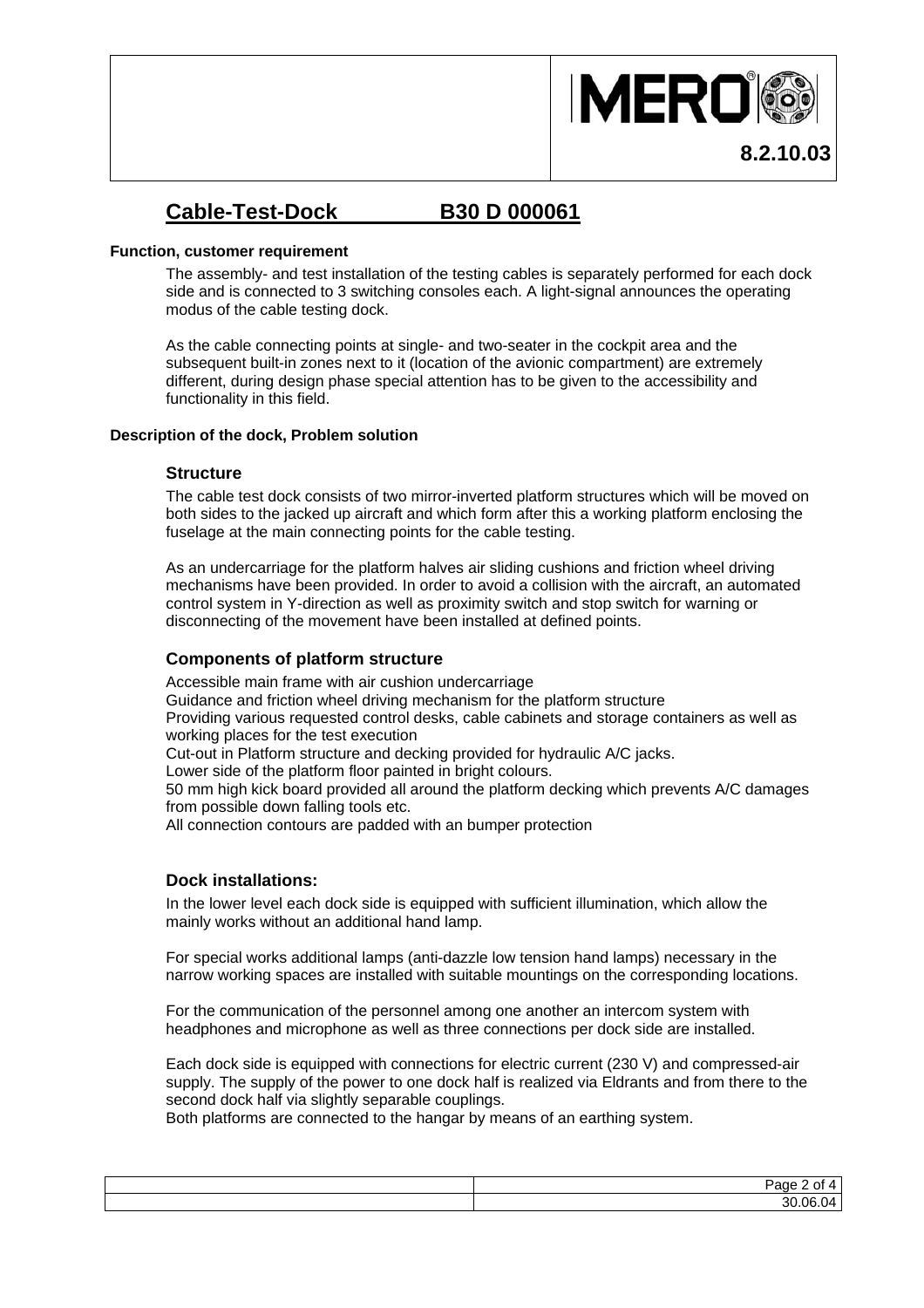

Additionally a dock half is equipped with a nitrogen connection for the feeding of the fuel system.

#### **Master-screen without Aircraft**



| ≃                            |
|------------------------------|
| $\sim$ $\sim$<br>n r<br>31 J |